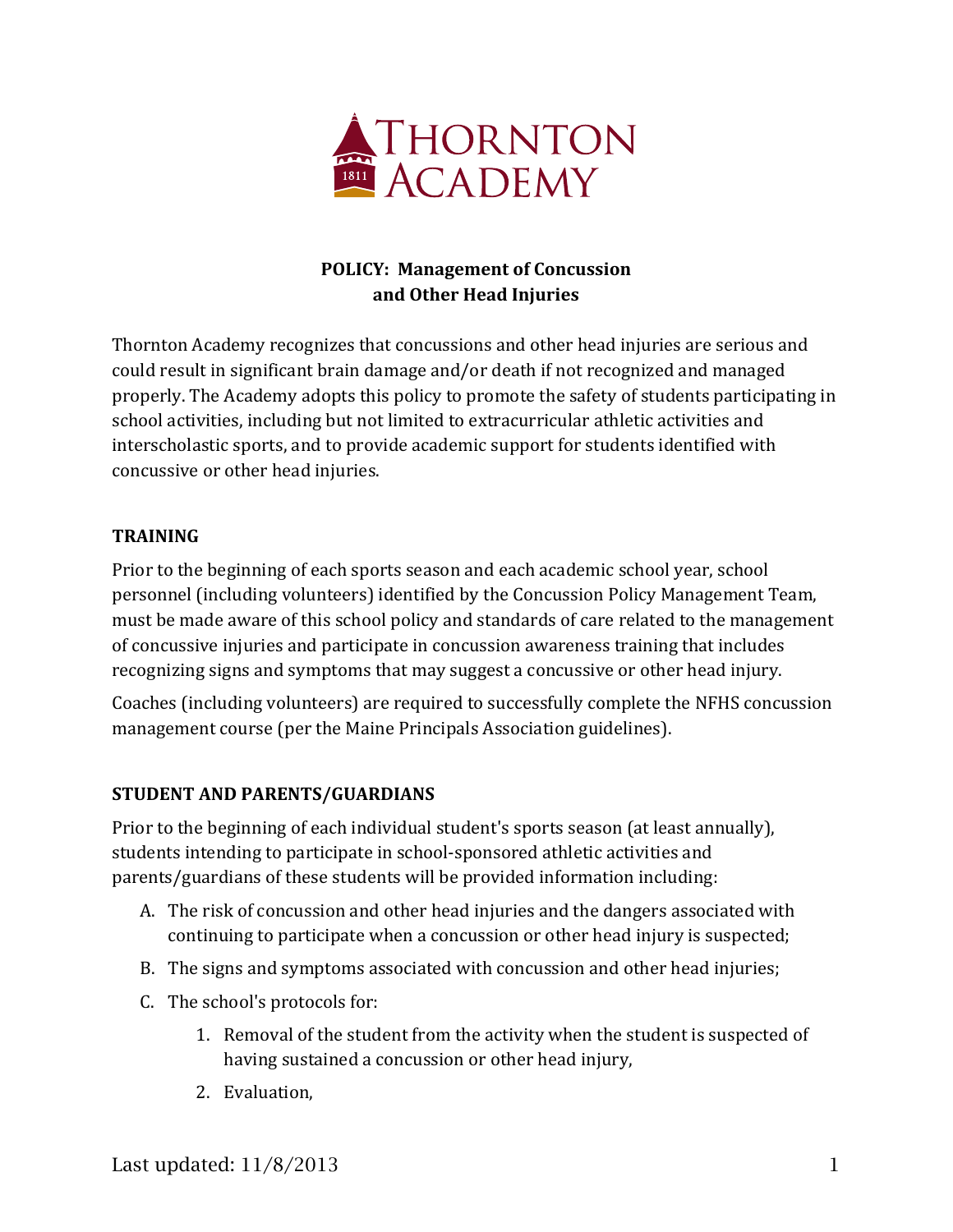3. Return to participation in school activities and academics.

The student participating in sports and his/her parent(s)/guardian(s) must sign a statement acknowledging that they received and read this information before the student is allowed to participate in any school-sponsored athletic activity.

# **MANAGEMENT OF CONCUSSIVE AND OTHER HEAD INJURIES**

It is the responsibility of staff members involved in school activities and trained in the signs and symptoms related to concussion and/or other head injury, to act in accordance with this policy when the Staff member recognizes that a student may be exhibiting such signs and symptoms of a concussion. Any student suspected of having sustained a concussion or other head injury during a School activity including but not limited to participation in interscholastic sports, must be removed from the activity and academics immediately. A student and his/her parent(s)/guardian(s) will be informed of the need for an evaluation for brain injury before the student is allowed to return to participation in school activities and academics.

*\*No student is permitted to return to the activity or to participate in other school activities or academics on the day of the suspected concussion.* 

Any student having sustained a head injury is prohibited from further participation in any school activities or academics until he/she is evaluated for concussion. If a concussion is suspected, the student must be removed from school activities and academics and evaluated by a licensed health care provider trained in concussion management.

If a concussion is confirmed, the student is not permitted to return to participation in any school activities or academics until medically cleared to do so by a licensed health care provider trained in concussion management. The use of the Acute Concussion Evaluation (ACE) Care Plan is the expected form of communication regarding medical clearance (a copy of the ACE form is available in the school nurse's Office and on the Thornton Academy website.) It is the responsibility of the parent to provide the necessary and appropriate documentation. The ACE form must be returned to the school nurse prior to attending any class. More than one evaluation by the student's health care provider may be necessary before the student is cleared for full participation.

Coaches and other school personnel shall comply with the student's treating health care provider trained in Concussion management recommendations regarding gradual return to participation. If at any time during the return to full participation in school activities and academics the student exhibits signs and symptoms of concussion, the student must be removed from the activity and academics and be re-evaluated by the treating licensed health care provider trained in concussion management.